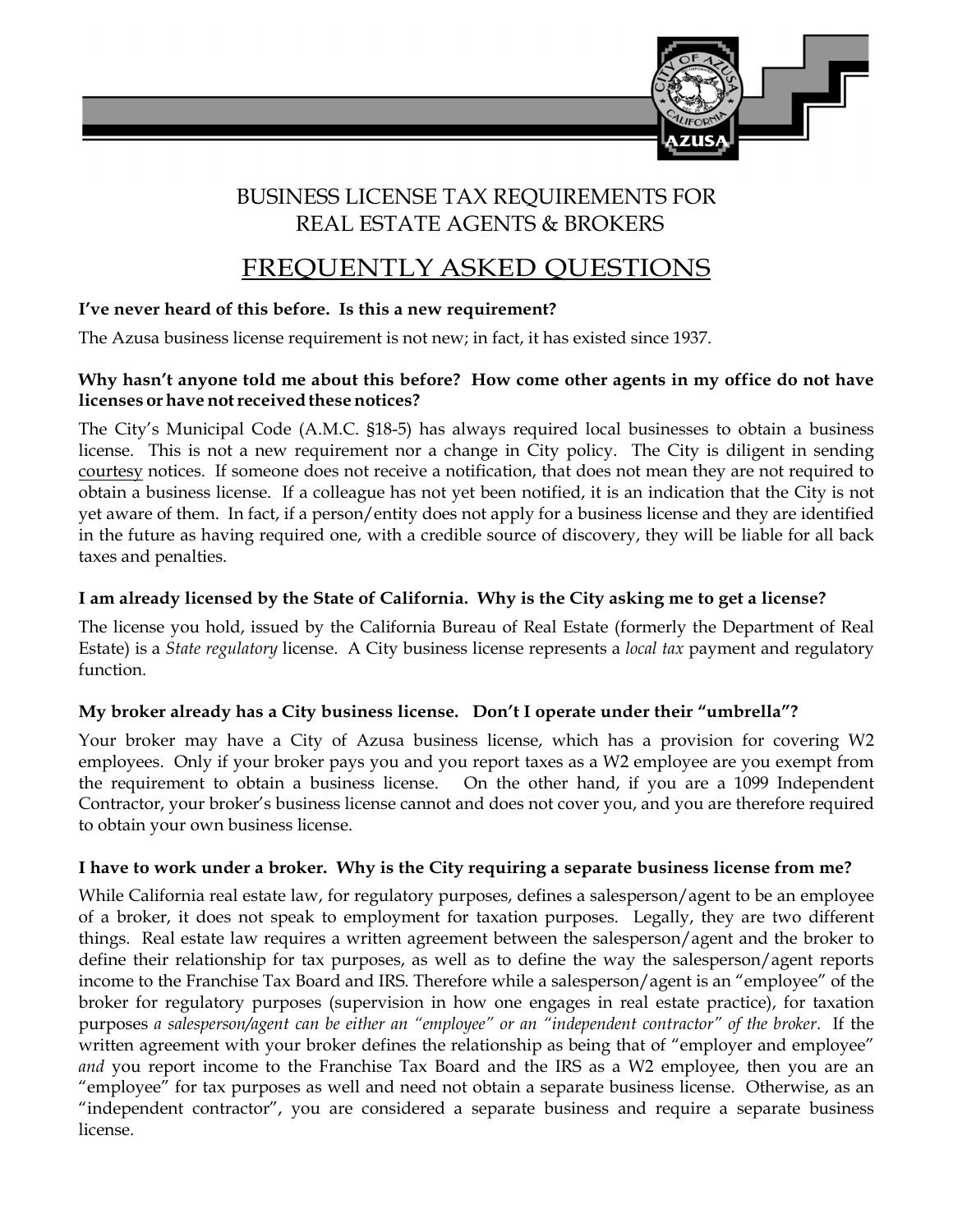#### **Why does the City think I'm a "business?" I work for a broker and use a desk at his office.**

State law requires the City to use the way in which a taxpayer reports income to the Franchise Tax Board to determine whether the taxpayer acted as an "employee" of a broker, or rendered services as an "independent contractor"/separate business entity.

#### **What specific laws require the City to treat real estate professionals are a separate "business" that must obtain their own business license?**

State law (Calif. Business and Professions Code §16300) prohibits cities and counties from imposing local business license tax on employees of a business. In the case of a dispute between a taxpayer and the City as to whether the taxpayer is an "employee" or "independent contractor"/separate business, the City must defer to how the taxpayer reported income to the Franchise Tax Board (1099 or W2).

#### **Real estate law says I am an employee and not a separate business. Why are you calling me a separate "business" when I have to work under a broker?**

Under California real estate Law (Calif. Business and Professions Code §10032), brokers and salespersons/agents may define their relationship, for tax purposes, as either an "independent contractor" or as "employer and employee". It also states this relationship shall have no effect on either the brokers' or agents' regulatory obligations to the public. In other words, real estate law distinguishes the regulatory requirements of California real estate professionals from local tax structures. For tax purposes, real estate salespersons/agents who are "independent contractors" (1099 filers) and not "employees" (W2 filers) are required to maintain a separate business license.

#### **Does every real estate salesperson/agent in the City need a license?**

No. Any person employed as a 1099 independent contractor who works in the City must get a business license. Therefore, all agents retained as 1099 independent contractors by their brokers who are based in, sell property in, or otherwise work in the City must have their own City business license. Those agents who are "employees" of a real estate broker (and who report their income as such (W2)) are not required to have their own City business license.

#### **How is the tax of realty businesses calculated?**

The Azusa Municipal Code applies the general "professional" business license tax rate to realty businesses in the City. The amount is as follows:

1st year - Flat \$90 for 5 or less employees; \$150 for 6 or more employees; and

2nd year and thereafter – Based upon gross receipts earned in the prior year. Below is a list of the first five tax categories in the Municipal Code.

| <b>Gross Receipts</b>       | Annual Business License Tax |
|-----------------------------|-----------------------------|
| $$0 - $4,999.00$            | \$50.00                     |
| $$5,000.00 - $9,999.00$     | \$90.00                     |
| $$10,000.00 - $99,999.00$   | \$150.00                    |
| $$100,000.00 - $499,999.00$ | \$300.00                    |
| \$500,000.00 - \$999,999.00 | \$750.00                    |

The Azusa Municipal Code provides that the business license tax applies to the ". . . commission or other income to the agency or broker, including any portion thereof to be remitted to any sales person." This means that the full amount of any commission/income earned by the broker or salesperson/agent from the sale of real estate within the City of Azusa counts as "gross receipts" upon which the business license tax is calculated.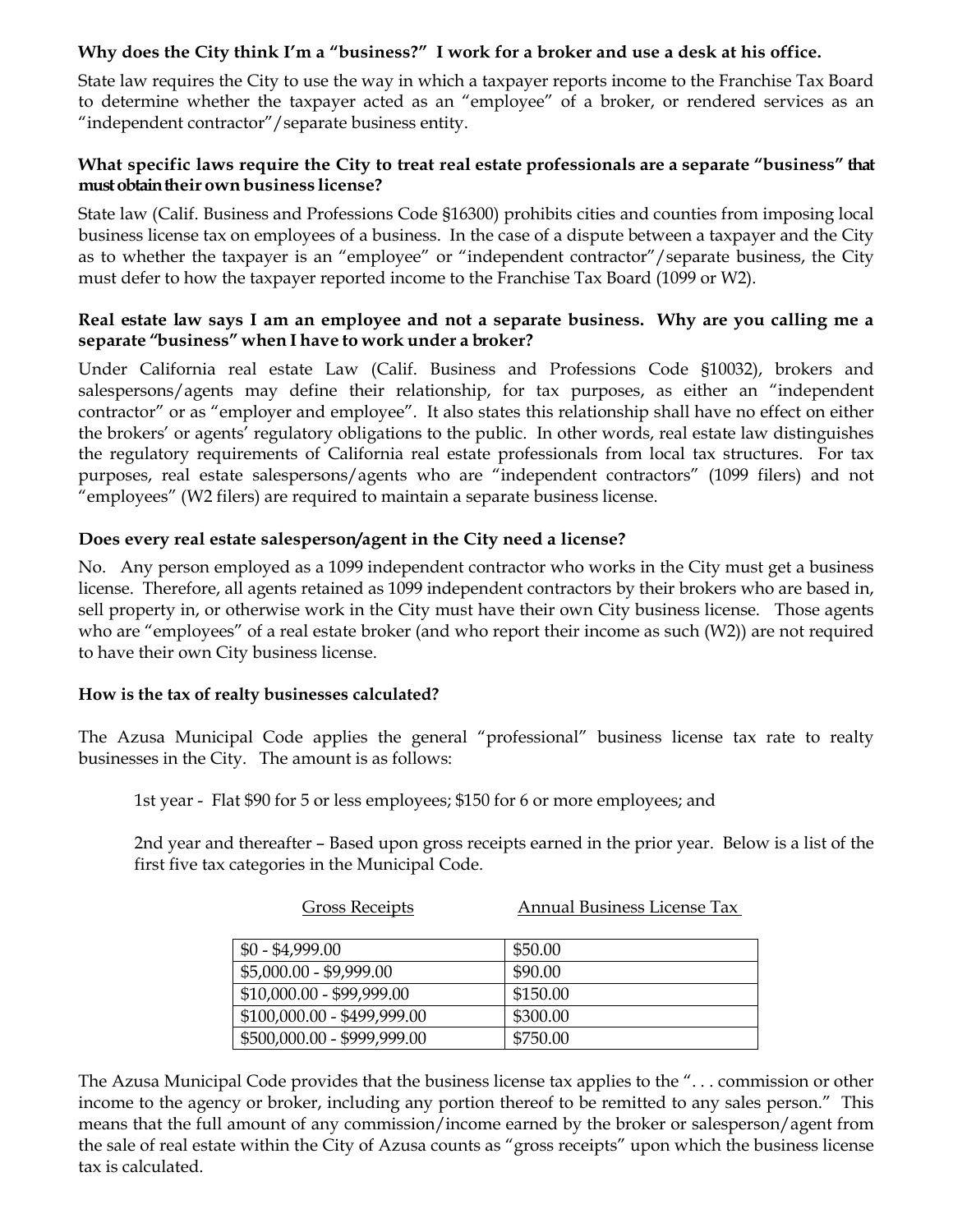#### **How should I report if the broker keeps and reports all or part of the sales commission under his/her license?**

Depending upon the situation, you will be required to report in one of the following ways:

1.) If you are a W2 employee of the broker, you are not a separate business and need not obtain a business license or report "gross receipts" on money you earn from real estate transactions within the City. You come under the broker's "umbrella" under State law and the Azusa Municipal Code. However, there are two things to note:

- The City may require you to sign a declaration affirming that you are a W2 employee and, therefore, exempt from the requirement to obtain a separate business license and pay business license tax . The City may also request confirmation of this fact from your broker. If the City cannot verify that you are a W2 employee, the City will assume you are a 1099 independent contractor and require you to obtain a separate business license.
- For each sale you and your broker successfully close, your broker must report all commission/income earned on the sale as his or her own "gross receipts", so that the business license tax can be fully and properly applied.

2.) If you are a 1099 independent contractor of the broker, you are a separate business and must obtain a separate business license. How to report "gross receipts" will depend upon how you and your broker agree to split and report the commission/income from a real estate sale.

- If your broker claims and reports the entire commission/income as his or her own "gross" receipts", you need not report "gross receipts" from a sale under your own business license. In this case, the tax has already been applied to the full value of the commission/income, so there are no further "gross receipts" for you to report for tax purposes. If you have no "gross receipts" for the year, you must report a "\$0" figure in your annual business license tax return to the City.
- If you and your broker split the commission/income and your broker only claims and reports their portion as "gross receipts", you are required to report your portion of the commission/income as "gross receipts" in your annual business license tax return to the City. In this way, the tax is applied to the full value of the commission/income, consistent with the Azusa Municipal Code.